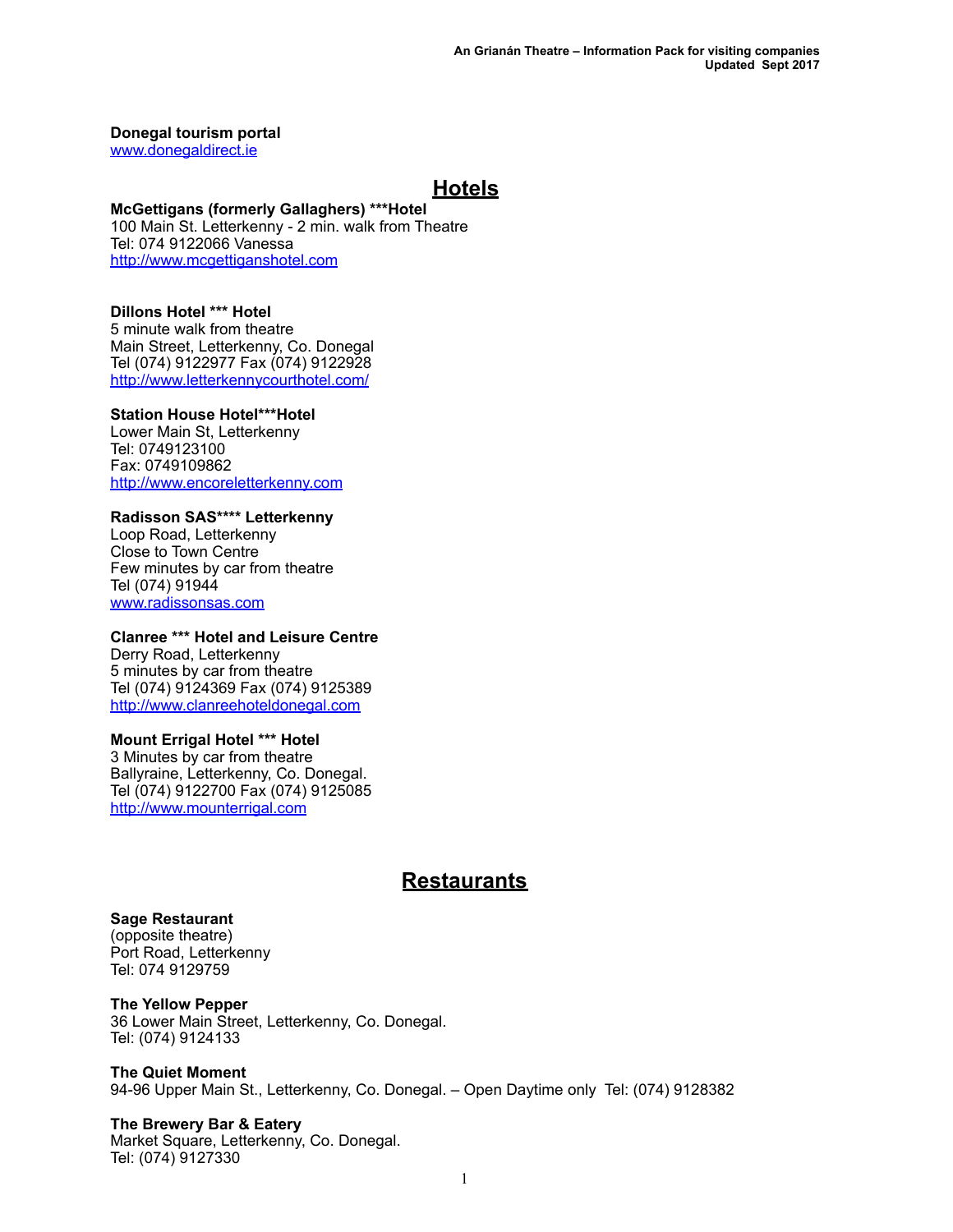**The Lemon Tree**  Courtyard Shopping Centre, Letterkenny, Co. Donegal Tel: (074) 9125788

**Chilli Shaker**  (4 mins walk from the theatre) Station House, Pearse Rd Letterkenny Co. Donegal Tel: (074)9160008

**Shapla Restaruant**  (Indian Cuisine) Derry Road, Letterkenny Tel: 074 9103625/27

**Castle Grove Country House,**  Ramelton Road, Letterkenny, Co. Donegal. Tel: (074) 9151118 Booking advisable - situated 3km from Letterkenny <http://www.castlegrove.com>

## **Pubs**

**The Cottage Bar**  Main St, Letterkenny Trad night – Tues

**The Cavern**  Lower Main St, Letterkenny

**Sister Sara's**  Port Road, Letterkenny (opposite theatre)

**The Central Bar**  Main St, Letterkenny

**Letterkenny Court Hotel,**  Main St., Letterkenny

**The Brewery Bar**  The Market Square, Letterkenny

### **McGinleys Bar**

Main St., Letterkenny Live Music most nights

**Josie's**  Lr Main Street, Letterkenny

**Voodoo Bar and Lounge**  21 Lower Main St., Letterkenny

### **Useful Telephone Numbers**

**Emergency doctor**  NOWDOC, Oldtown, Letterkenny - Tel: 1850400911

**General Hospital**  Letterkenny, Co. Donegal - (074) 9125888